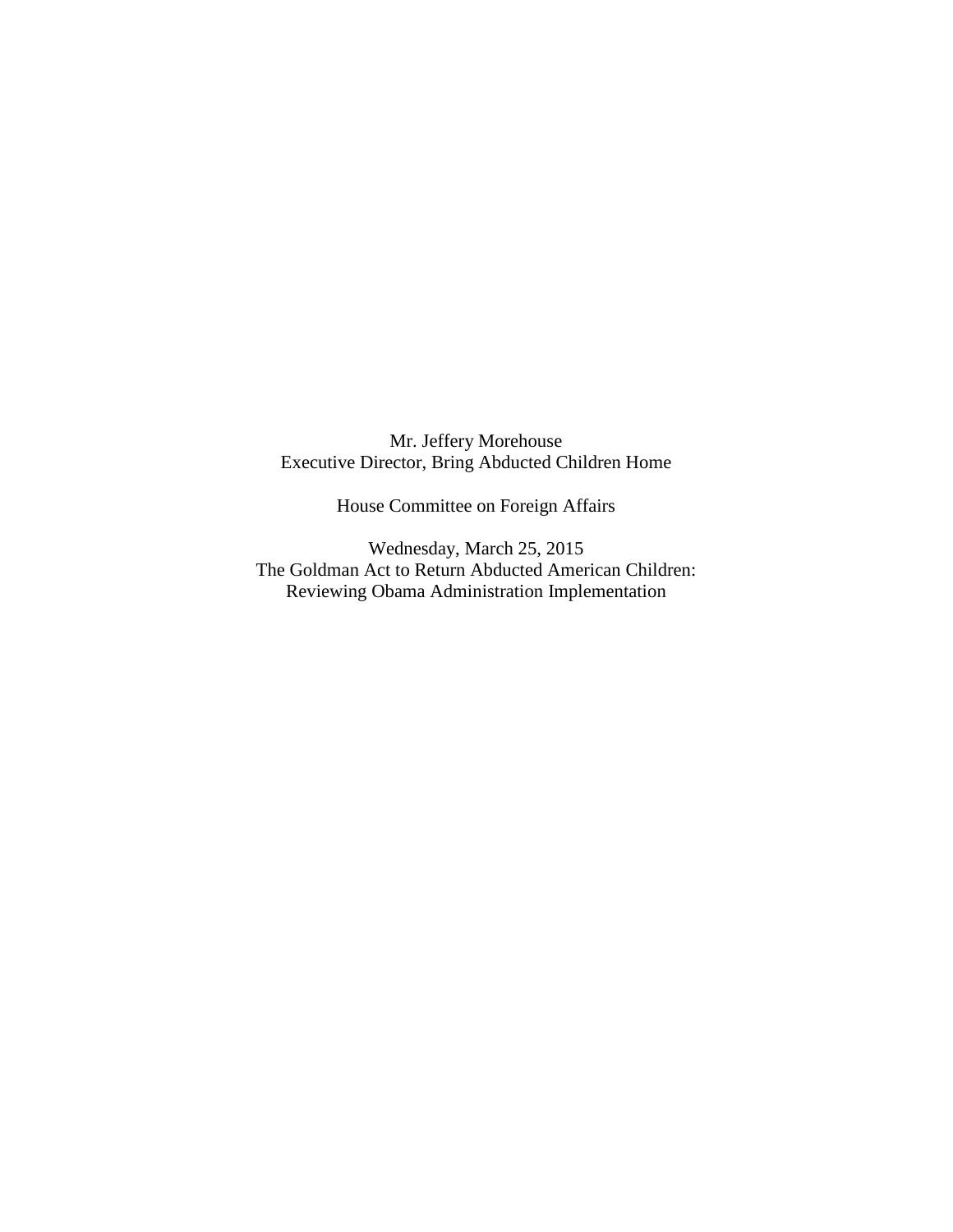Bring Abducted Children Home is a nonprofit organization dedicated to the immediate return of internationally abducted children being wrongfully detained in Japan and strives to end Japan's human rights violation of denying children unfettered access to both parents. We also work with other organizations on the larger goal of resolving international parental child abduction worldwide.

There have been 400 cases of U.S. children kidnapped to Japan since 1994. The Japanese Government has returned zero U.S. children.

BAC Home and Parents of Internationally Kidnapped children are still waiting for dignified, unfettered visits with, and expect the return of the following children from Japan:

Baros, Sarah Berg, Gunnar Berg, Kianna Bocchetti, Reon Sean Bunnell, Anna Karen Bunnell, Hannah Sakura Burgess, Misoi Hime Cameron, Stella Yoko Saya Collins, Keisuke Cooper, Soren Shou Davtyan, Ishkhan Lio Donaldson, Michiru Janice Duke, Riki Joy Easley, Ryosei Michael Endo, Kai Fukuda, Serena Miharu Fukuyama, Mine Whitney Gessleman, David Naru Gessleman, Joshua Koa Gherbetti, Lauren Gherbetti, Julia Halpern, Dylan Hayes, Julia Lillian Hickman, Hana Jean Hickman, Saki Faith Hirata, Koki Hornia, Ami Elga Nakagawa Hornia, Shintarou Amadeus Nakagawa Ishida, Shanonyuma Ito-Byrd, Aimi Rehanna Johns, Takeshi Cole Johns, Tetsuaki Wayne Kimika, Sarah Kinder, James Kinder, Mizuki Kinoshita, Wilson Atsushi La Far, Genevieve Mariam Lewis, Cody Lewis, Jasmyn Lui, Ezra Martin, José Massaquoi, Martin Massaquoi, Sally Kikuchi McCoy, Yuki Patrick McPike, Kai Sugamoto McPike, Koh Sugamoto Meehan, Ashley Ayaka Moline, Misaki Morehouse, "Mochi" Atomu Imoto Nagatomi, Joui Nagatomi, Nina Osar, Alicia Mari Peterson, Diona Maria Prager, Rui Renzelman, Marcus Rose, Kaia Sedona Savoie, Isaac Savoie, Rebecca Sigal, Luna Kubota Storms, Kiley Jean Suzuki, Rion Tanaka-Nielsen, Leo Toland, Erika Walker, Jake Joseph Walker, John Joseph Washington, Maximus Riku Weed, Takoda Weed, Tiana Wong, Kaya Summer Xiao-Lian Yoshida, Jack Yoshida, Luke

On behalf of the 71 kidnapped children listed on the BAC Home website who have been rendered voiceless by their abductors, for my fellow parents of internationally kidnapped children who feel marginalized by the lack of active, engaged, transparent assistance from the Office of Children's Issues in recovering our loved ones, I implore Congress to ensure the Department of State finds Japan "non-compliant" and that sanctions are ordered under "The Sean and David Goldman International Parental Abduction Prevention & Return Act of 2014."

One year ago next week, at the very moment Japan acceded to The Hague Abduction Convention, parents joined us to hand-deliver 30 Article 21 Access applications. BAC Home leadership met that same day with senior Embassy of Japan officials to express grave concerns about how they would handle our applications to exercise our rights to access. Congressman Smith and members of his staff kindly joined us for that important meeting. This was supposed to be an efficient path to see our children again. Though we parents may have applied for access under Article 21, as we were encouraged to do by the Department of State, our collective cases remain abduction cases.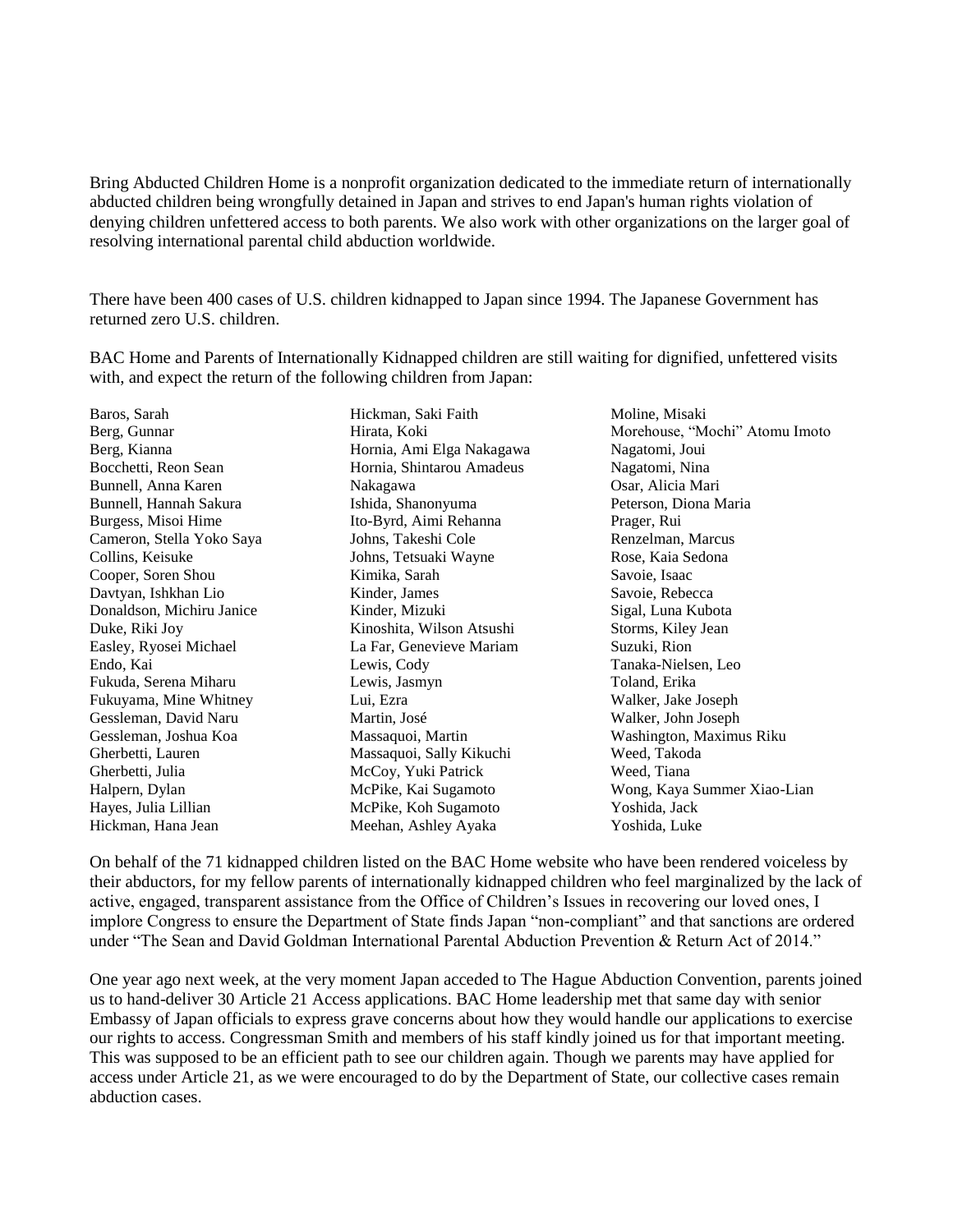Over the past twelve months The Office Of Children's Issues time and again insisted we must give Japan time. We must wait and see. We'll we've waited and we've seen. None of the BAC Home parents have received access to their kidnapped children. Japan's implementation of the Hague Abduction Convention is an abysmal failure. Sanctions under the Goldman Act will provide some of the necessary public pressure on Japan to create change to this ongoing human and family rights crisis.

It is crucial that members of Congress be made aware of the first Hague Article 21 access case to make it through the Japanese family court process. This case is typical of what parents are encountering in their attempts to gain access to their kidnapped children. Under Article 21, *"The Central Authorities are bound …to promote the peaceful enjoyment of access rights and the fulfillment of any conditions to which the exercise of those rights may be subject. The Central Authorities SHALL TAKE STEPS TO REMOVE, AS FAR AS POSSIBLE, ALL OBSTACLES TO THE EXERCISE OF SUCH RIGHTS."* Instead of removing obstacles, the Japanese government has erected multiple barriers interfering with the exercise of parental rights. These actions are prejudicial and designed to prevent the victimized parent from gaining access to his or her children.

Actions by the court in this case include:

- 1. A request by Henrik Teton for interim access to his children under The Hague was ignored by the court;
- 2. The judge walked out of the room when the father, who was representing himself, asked questions of the court;
- 3. Father was denied use of his own translator and was forced to use a court appointed translator with no ability to ensure the translations were accurate;
- 4. The judge refused to provide his name, thereby making accountability of his rulings impossible; and
- 5. The judge ruled that no observers, including embassy officials, were allowed to witness the court proceedings.

Other parents faced significant obstacles in seeking Hague access, too. Daryn Peterson filed for access under The Hague Abduction Convention and the kidnapping parent was non-responsive. He was advised to hire a lawyer in Japan. This would be at great expense without assurance that it would lead to enforceable access.

Victimized father, Brett Weed was advised that he would have to spend upwards of \$20,000 in legal fees and still have no access to his children because Japan has no enforcement mechanism. In addition his ex-wife could tie up the case in the Japanese courts until his daughter reaches the age of 16 and The Hague no longer applies. Mr. Weed has come to understand that there are no reasonable legal options available to gain access to his children.

The Japanese Central Authority tried to get Paul Wong to withdraw his application after the lawyer for the abducting grandparents said their agreement that was completed two years ago in mediation was access. That agreement was done before Japan's accession to The Hague Abduction Convention and it only allowed Mr. Wong to send a card to his daughter four times a year. He argued that this is not access by any stretch of the imagination as what is envisioned under The Hague -- access, meaning physical access, video conferences, telephone calls, or letters when the parent is unable to visit the abducted child. The Japanese central authority then backed down and said he can use Alternative Dispute Resolution (a form of mediation) or the court but informed him that he would likely get the case dismissed if using the court.

Michael Easley was able to establish distant contact through the State Department and the Japanese Central Authority to his ex-wife. However it was used to deny Skype and FaceTime access. Mr. Easley was later informed that he would not be able to see his son because he is going to be confused at the situation and it is not good for him.

In Michael Halpern's case, once his application was filed and accepted he requested Alternative Dispute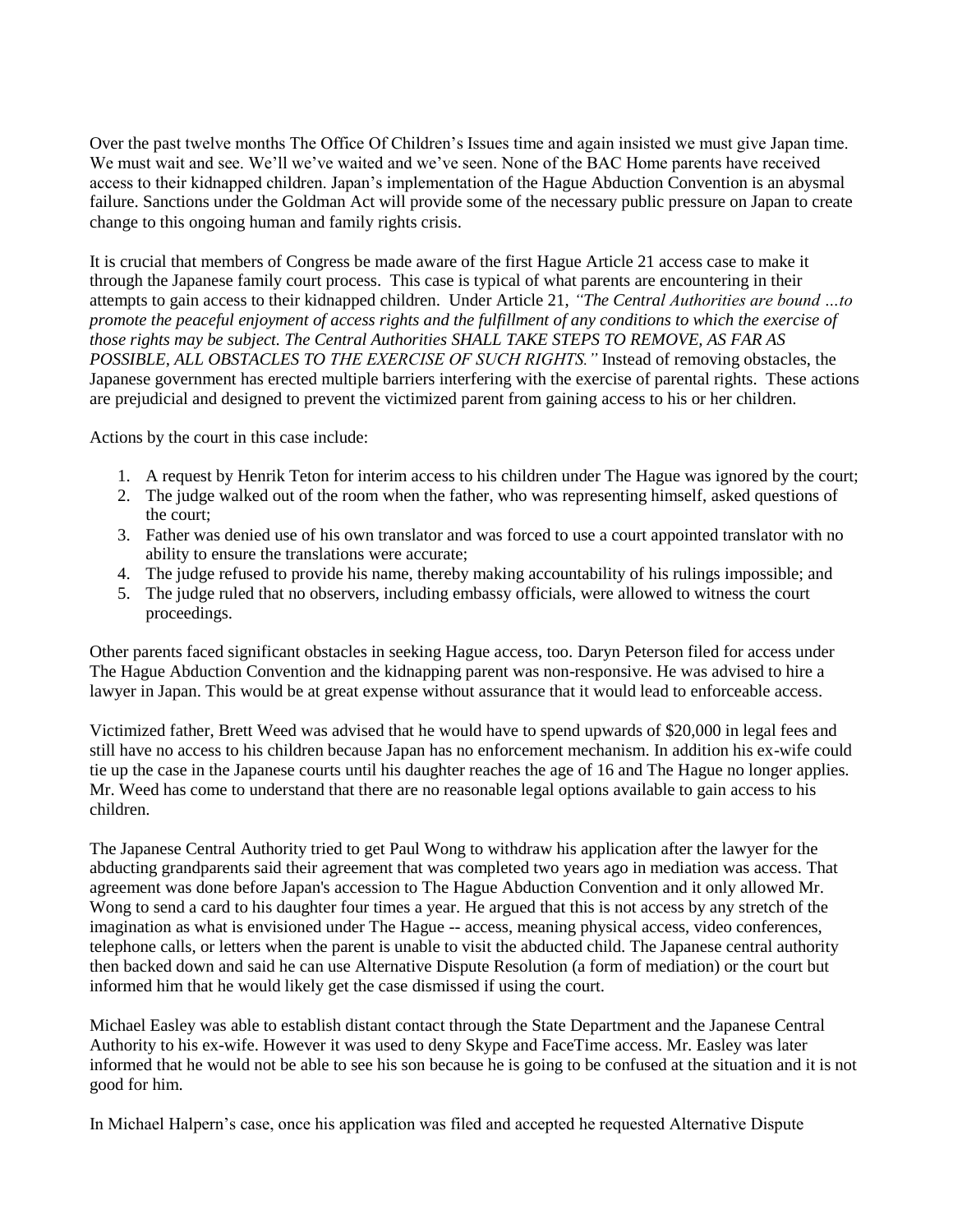Resolution. His ex-wife rejected the offer and three weeks later he was informed his ex-wife and son are no longer living in Japan. Later he finds out that she has changed the child's name and her current husband has adopted his son. None of this was done with the knowledge or consent of Mr. Halpern.

In consulting with Japanese lawyers it has become clear to BAC Home that Japan's implementation provides no reasonable, enforceable means for victimized parents to access or obtain the return of their children. They are simply violating The Hague Abduction Convention and a non-compliant country under the Goldman Act.

There are numerous clear-cut abduction cases, such as Naval Captain Paul Toland and Paul Wong. Though they are both the only living parent, the grandparents in Japan are holding their daughters from them. There are cases, like Randy Collins, whose ex-wife was ordered to surrender their child's passport to the court. Instead she kidnapped him. Douglass Berg's children were kidnapped from their habitual and legal residence in the United States in 2009 violating his parental rights to access. Christopher Savoie's ex-wife violated the divorce decree, and state and federal statues when she kidnapped their children.

In my own case I was granted primary custody of my son in the State of Washington in May 2007. Three years later, on June 20, 2010, I dropped my son, Mochi, off to begin a weeklong visit with, his mother. He was 6 ½ years old.

That is where the endless nightmare began. Six days later, I received a phone call that no parent wants to receive. It was the police. My son and ex-wife had been reported missing. I knew immediately what happened. She succeeded in what she had threatened to do. She had kidnapped our son to Japan.

In that moment my life was shattered. My days would become consumed with dealing with local law enforcement, the U.S. Department of State, Japanese consular officials and anything I could think of to try to find my little boy.

How could this happen to my child? I did everything I could think of to prevent it. There were even passport and travel restraints in the court order to bar her from going outside the state Washington with him. Well, restraints are only effective when one chooses to abide. For someone intending to commit kidnapping, restraints have little true power. When the Seattle Consulate of Japan denied her passport request she simply went to the consulate in Portland, which issued her one in violation of the Ministry of Foreign Affairs Passport issuance policy.

Sometime people say to me, at least you know he is safe with his mother. He may be somewhere in Japan with her, but he is not safe. He is at risk. She has willingly and intentionally kidnapped him to a foreign land with the intent of alienating him from me and everyone he knows.

Imagine being a child and your mother steals you away to a foreign country and then tells you your father does not want you anymore or that he is dead. Your whole life is now built on a foundation of lies.

This in not what a healthy, nurturing parent does. It is child abuse.

Every morning I wake up twice.

The first time, to rush out of bed to get him ready for school. I can hear his voice, "Daddy, can I have toast and honey for breakfast?"

My heart skips a beat.

And then I really wake up. He is still missing. The nightmare continues.